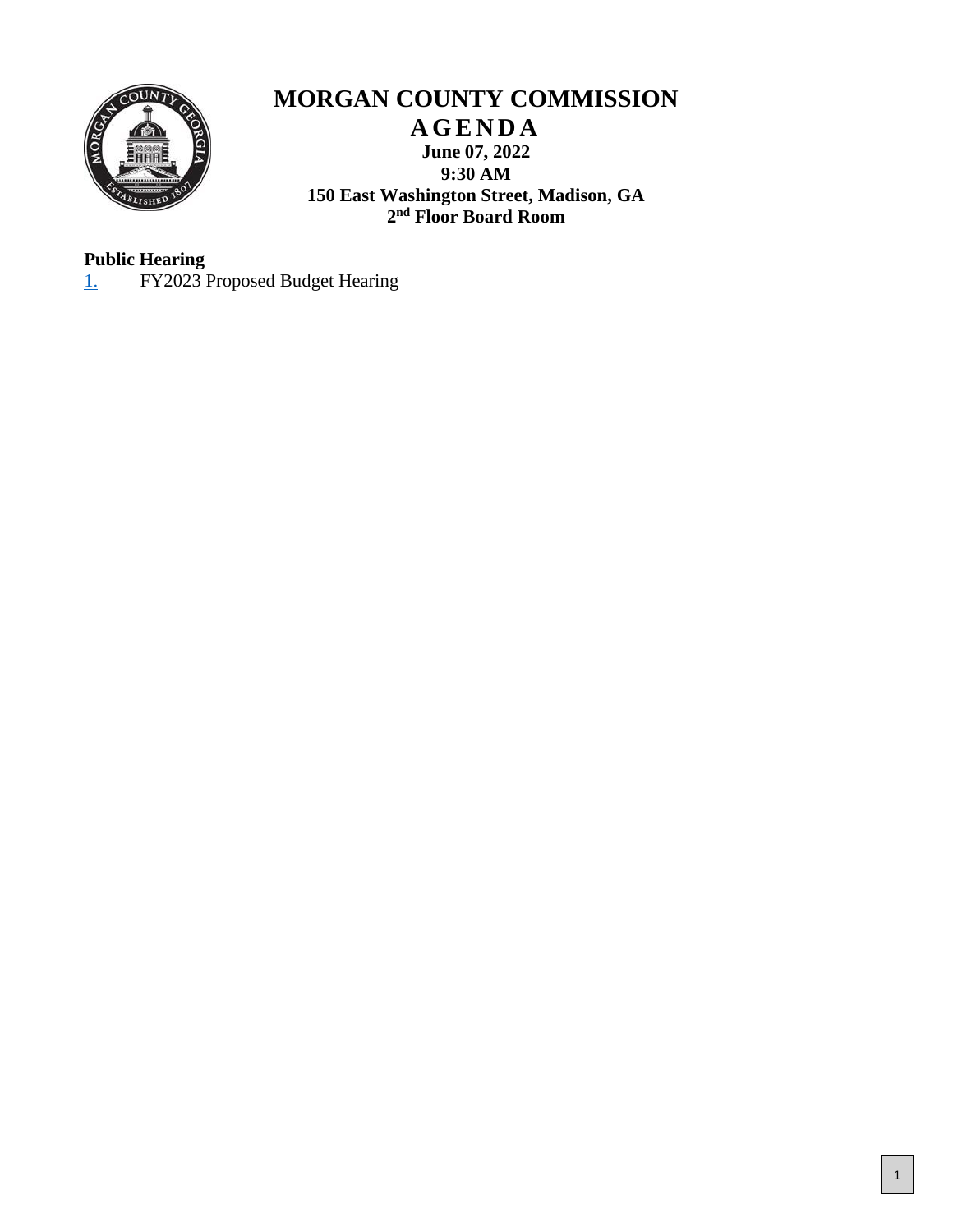<span id="page-1-0"></span>

| <b>Morgan County</b><br>FY 2023 Proposed Budget     |    |            |    |            |                           |              |  |  |
|-----------------------------------------------------|----|------------|----|------------|---------------------------|--------------|--|--|
|                                                     |    |            |    |            |                           |              |  |  |
| <b>General Fund</b>                                 |    | 2021       |    | 2022       |                           | 2023         |  |  |
| <b>Revenue Sources</b>                              |    |            |    |            |                           |              |  |  |
| <b>Taxes</b>                                        | \$ | 15,852,474 | \$ | 17,099,680 | \$                        | 19,481,805   |  |  |
| <b>Licenses and Permits</b>                         |    | 351,000    |    | 354,500    |                           | 474,000      |  |  |
|                                                     |    | 976,698    |    | 866,254    |                           | 651,660      |  |  |
| Intergovernmental<br><b>Charges for Services</b>    |    | 1,147,750  |    | 1,328,750  |                           | 1,413,750    |  |  |
|                                                     |    |            |    |            |                           |              |  |  |
| <b>Fines and Fees</b>                               |    | 502,500    |    | 482,000    |                           | 657,000      |  |  |
| Investment Income                                   |    | 12,200     |    | 20,700     |                           | 10,200       |  |  |
| <b>Contributions and Donations</b>                  |    | 58,500     |    | 51,250     |                           | 52,000       |  |  |
| Miscellaneous                                       |    | 341,000    |    | 359,000    |                           | 473,000      |  |  |
| <b>Other Financing Sources</b>                      |    | 75,000     |    | 85,000     |                           | 80,000       |  |  |
| <b>Total Revenues</b>                               |    | 19,317,122 |    | 20,647,134 |                           | 23, 293, 415 |  |  |
|                                                     | \$ | 19,317,122 | \$ | 20,647,134 | $\boldsymbol{\mathsf{S}}$ | 23, 293, 415 |  |  |
| Appropriations by Department                        |    |            |    |            |                           |              |  |  |
| <b>Agricultural Resources</b>                       | \$ | 171,252    | \$ | 188,018    | \$                        | 246,772      |  |  |
| <b>Animal Services</b>                              |    | 311,108    |    | 401,051    |                           | 355,171      |  |  |
| <b>Board of Commissioners</b>                       |    | 104,178    |    | 104,859    |                           | 121,351      |  |  |
| <b>Board of Equalization</b>                        |    | 19,815     |    | 20,947     |                           | 21,542       |  |  |
| Clerk of Superior Court                             |    | 523,515    |    | 559,593    |                           | 613,010      |  |  |
| Clerk of the Commission                             |    | 81,947     |    | 89,988     |                           | 95,933       |  |  |
| Coroner/Medical Examiner                            |    | 32,333     |    | 32,328     |                           | 33,506       |  |  |
| Debt Service                                        |    | 326,093    |    | 6,259      |                           | 1,565        |  |  |
| <b>District Attorney</b>                            |    | 84,143     |    | 90,746     |                           | 89,451       |  |  |
| E.M.A.                                              |    | 76,613     |    | 84,633     |                           | 67,061       |  |  |
| <b>Economic Development</b>                         |    | 42,975     |    | 50,000     |                           | 50,000       |  |  |
| Elections                                           |    | 173,343    |    | 183,425    |                           | 182,569      |  |  |
| <b>Emergency Medical Services</b>                   |    | 315,005    |    | 319,005    |                           | 513,005      |  |  |
| <b>Executive Administration</b>                     |    | 175,301    |    | 245,948    |                           | 332,495      |  |  |
| <b>Financial Administration</b>                     |    | 315,450    |    | 329,661    |                           | 357,546      |  |  |
| <b>Fire Department</b>                              |    | 1,060,953  |    | 1,115,962  |                           | 1,330,953    |  |  |
| <b>General Administration- Includes Contingency</b> |    | 753,771    |    | 1,179,151  |                           | 1,463,474    |  |  |
| <b>General Gov't Buildings</b>                      |    | 846,222    |    | 864,630    |                           | 924,077      |  |  |
| General Gov't Buildings - PSC                       |    | 141,060    |    | 154,527    |                           | 186,994      |  |  |
| Georgia Forestry                                    |    | 30,260     |    | 30,260     |                           | 15,260       |  |  |
| Health                                              |    | 1,199,548  |    | 1,199,548  |                           | 1,199,548    |  |  |
| Health and Welfare                                  |    | 50,412     |    | 50,412     |                           | 50,412       |  |  |
| <b>Human Resources</b>                              |    | 62,568     |    | 78,778     |                           | 85,458       |  |  |
| Jail Operations                                     |    | 2,025,058  |    | 2,198,250  |                           | 2,217,802    |  |  |
| Juvenile Court - Ocmulgee Circuit Court             |    | 54,253     |    | 54,253     |                           | 54,253       |  |  |
| Law                                                 |    | 100,000    |    | 100,000    |                           | 100,000      |  |  |
| Law Enforcement                                     |    | 2,594,248  |    | 2,762,985  |                           | 3,405,353    |  |  |
| Library Administration                              |    | 217,621    |    | 217,621    |                           | 217,621      |  |  |
| Magistrate Court                                    |    | 355,066    |    | 366,936    |                           | 399,942      |  |  |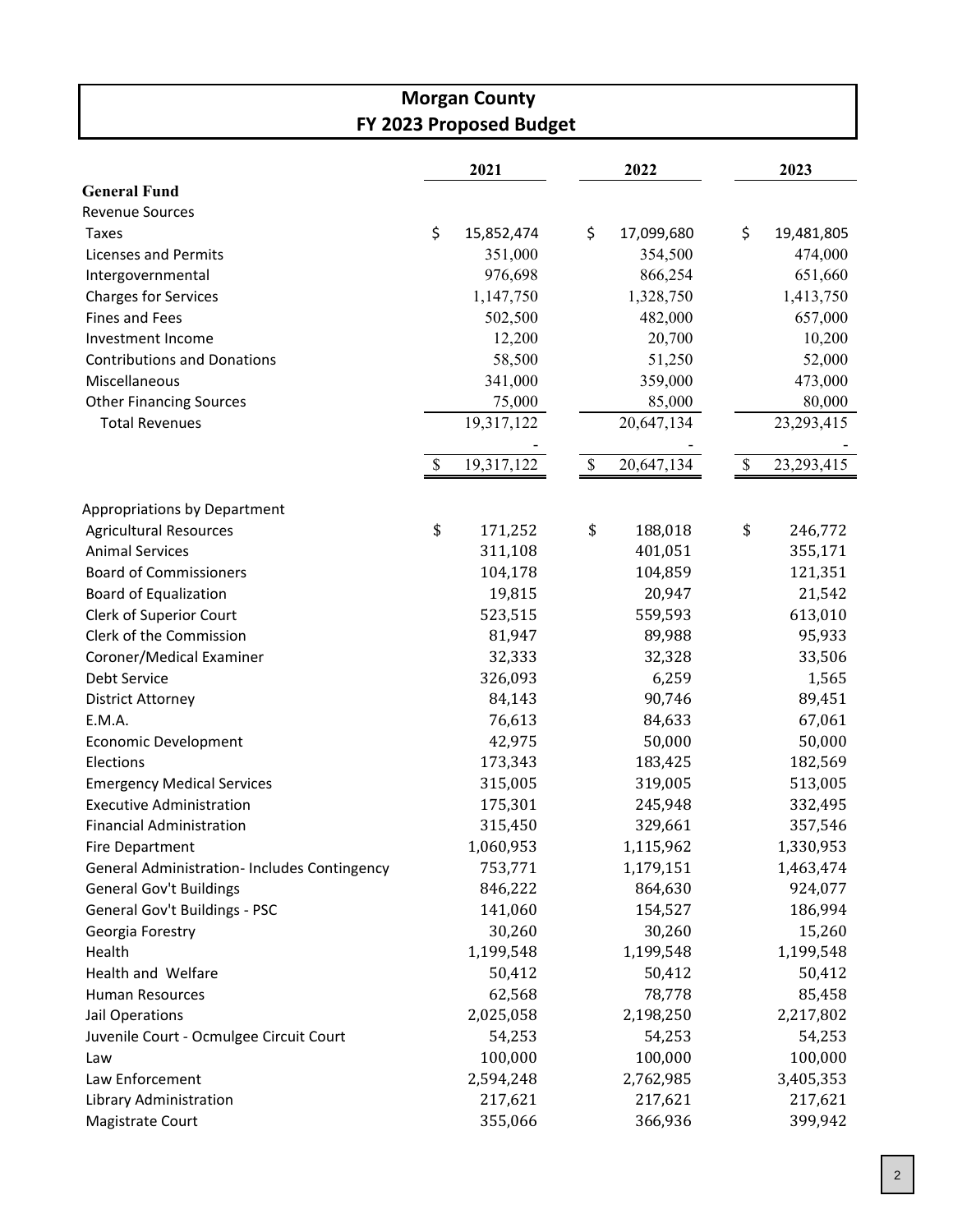| <b>Morgan County</b><br>FY 2023 Proposed Budget                                                                                       |                      |                                         |                      |                                         |                           |                                         |  |  |
|---------------------------------------------------------------------------------------------------------------------------------------|----------------------|-----------------------------------------|----------------------|-----------------------------------------|---------------------------|-----------------------------------------|--|--|
|                                                                                                                                       |                      |                                         |                      |                                         |                           |                                         |  |  |
|                                                                                                                                       |                      | 2021                                    |                      | 2022                                    |                           | 2023                                    |  |  |
| Maintenance Shop                                                                                                                      |                      | 193,252                                 |                      | 259,378                                 |                           | 226,230                                 |  |  |
| <b>MIS</b>                                                                                                                            |                      | 486,740                                 |                      | 504,356                                 |                           | 500,157                                 |  |  |
| <b>Parks Administration</b>                                                                                                           |                      | 1,061,677                               |                      | 1,265,411                               |                           | 1,402,013                               |  |  |
| Planning & Zoning                                                                                                                     |                      | 220,073                                 |                      | 336,858                                 |                           | 494,410                                 |  |  |
| Probate Court                                                                                                                         |                      | 300,808                                 |                      | 321,905                                 |                           | 309,751                                 |  |  |
| Procurement                                                                                                                           |                      | 100,792                                 |                      | 55,048                                  |                           | 65,651                                  |  |  |
| Protective Inspection                                                                                                                 |                      | 319,024                                 |                      | 296,211                                 |                           | 494,472                                 |  |  |
| Public Defender                                                                                                                       |                      | 62,772                                  |                      | 66,494                                  |                           | 66,494                                  |  |  |
| Records Management                                                                                                                    |                      | 14,307                                  |                      | 13,589                                  |                           | 14,785                                  |  |  |
| <b>Risk Assessment</b>                                                                                                                |                      | 274,685                                 |                      | 274,685                                 |                           | 305,000                                 |  |  |
| Roads & Bridges                                                                                                                       |                      | 997,850                                 |                      | 1,038,314                               |                           | 1,128,303                               |  |  |
| Senior Citizens Center                                                                                                                |                      | 339,075                                 |                      | 366,787                                 |                           | 383,226                                 |  |  |
| Soil Conservation                                                                                                                     |                      | 46,819                                  |                      | 51,829                                  |                           | 55,893                                  |  |  |
| Superior Court - Ocmulgee Circuit Court                                                                                               |                      | 30,969                                  |                      | 40,364                                  |                           | 40,364                                  |  |  |
| <b>Tax Assessor</b>                                                                                                                   |                      | 478,647                                 |                      | 495,947                                 |                           | 579,275                                 |  |  |
| <b>Tax Commissioner</b>                                                                                                               |                      | 302,246                                 |                      | 307,781                                 |                           | 324,177                                 |  |  |
| <b>Transfer Out to Other Funds</b>                                                                                                    |                      | 1,440,014                               |                      | 1,451,153                               |                           | 1,710,072                               |  |  |
| <b>Transportation Services</b>                                                                                                        |                      | 403,261                                 |                      | 421,250                                 |                           | 461,018                                 |  |  |
| <b>Total Expenditures</b>                                                                                                             |                      | 19,317,122                              | \$                   | 20,647,134                              | \$                        | 23,293,415                              |  |  |
| <b>Special Revenue Funds</b><br>Law Library<br>Sheriff Confiscated Asset Fund<br>Sheriff Law Enforcement Fund<br>E911 Telephone Funds | \$<br>\$<br>\$<br>\$ | 35,000<br>50,000<br>50,000<br>1,010,023 | \$<br>\$<br>\$<br>\$ | 35,000<br>50,000<br>50,000<br>1,041,891 | \$<br>\$<br>\$<br>\$      | 35,000<br>50,000<br>50,000<br>1,214,370 |  |  |
| Hotel/Motel                                                                                                                           | \$                   | 52,000                                  | \$                   | 70,000                                  | \$                        | 100,000                                 |  |  |
| <b>Restricted Funds</b>                                                                                                               | \$                   | 90,000                                  | \$                   | 90,000                                  | \$                        | 90,000                                  |  |  |
| ARPA                                                                                                                                  | \$                   |                                         | \$                   | 1,872,069                               | $\$$                      | 1,872,069                               |  |  |
| <b>Capital Projects Funds</b>                                                                                                         |                      |                                         |                      |                                         |                           |                                         |  |  |
| SPLOST <sub>7</sub>                                                                                                                   | \$                   | 2,110,287                               | \$                   | 2,608,854                               | \$                        | 5,709,065                               |  |  |
| <b>TSPLOST</b>                                                                                                                        | \$                   | 3,601,307                               | \$                   | 4,510,000                               | \$                        | 6,850,000                               |  |  |
| Capital Projects                                                                                                                      | \$                   | 552,000                                 | \$                   | 1,000,000                               | \$                        | 1,456,000                               |  |  |
| <b>Debt Service Fund</b>                                                                                                              | \$                   | 2,142,900                               | \$                   | 2,137,900                               | $\$$                      | 309,200                                 |  |  |
| <b>Enterprise Fund</b>                                                                                                                |                      |                                         |                      |                                         |                           |                                         |  |  |
| Solid Waste                                                                                                                           | \$                   | 1,293,746                               | \$                   | 1,304,262                               | \$                        | 1,819,072                               |  |  |
| Sewer Fund                                                                                                                            | \$                   | 31,300                                  | \$                   | 31,900                                  | $\boldsymbol{\mathsf{S}}$ | 31,900                                  |  |  |
| <b>Total Budget all Funds</b>                                                                                                         | \$                   | 30,335,685                              | $\overline{\xi}$     | 35,449,010                              | $\overline{\xi}$          | 42,880,091                              |  |  |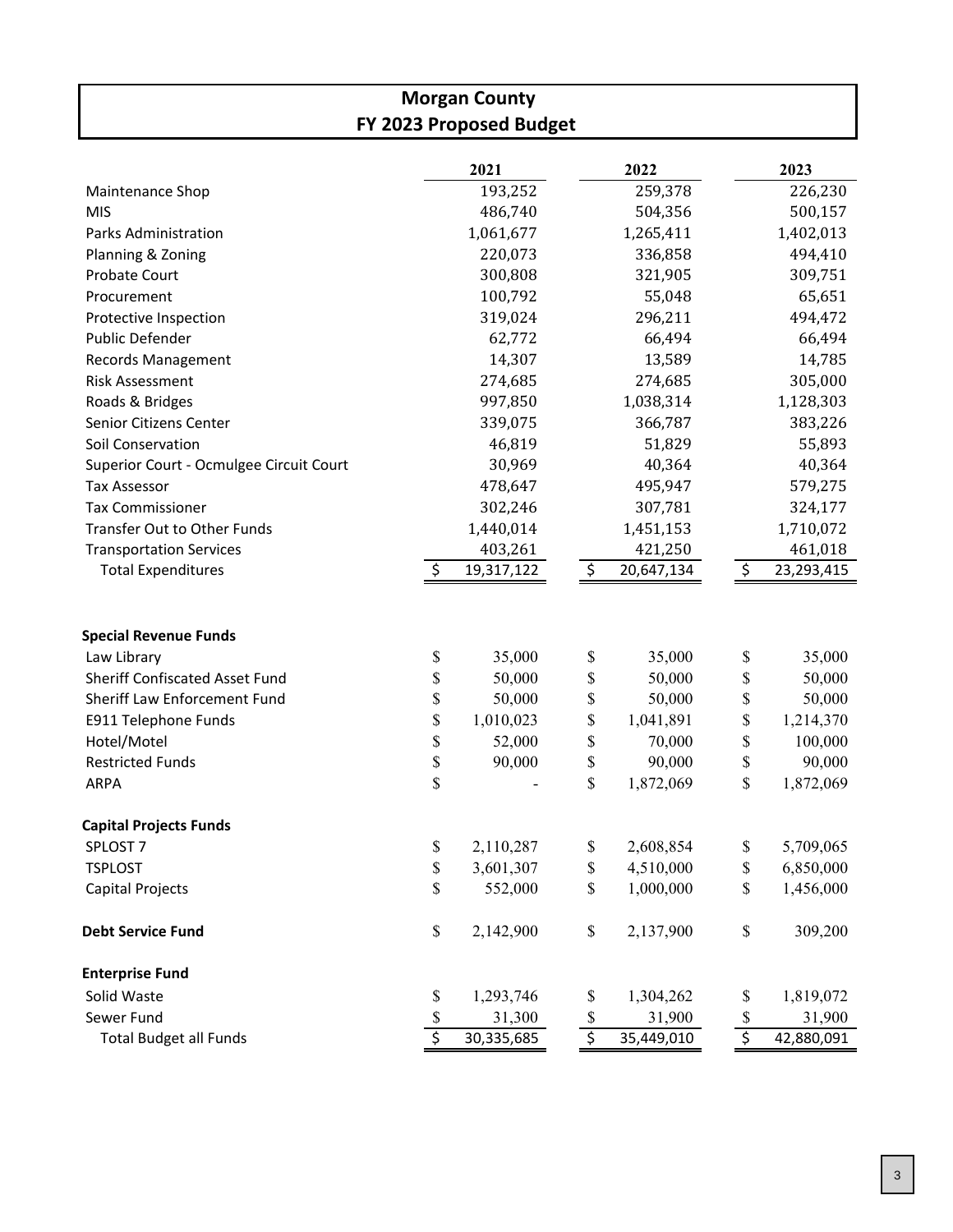| <b>MORGAN COUNTY, GEORGIA</b>                                                 |  |         |               |      |               |         |                          |      |               |
|-------------------------------------------------------------------------------|--|---------|---------------|------|---------------|---------|--------------------------|------|---------------|
| <b>GENERAL FUND EXPENDITURES BY CATEGORY</b>                                  |  |         |               |      |               |         |                          |      |               |
| FY 2023 PROPOSED BUDGET                                                       |  |         |               |      |               |         |                          |      |               |
|                                                                               |  |         |               |      |               |         |                          |      |               |
|                                                                               |  |         |               |      |               |         |                          |      |               |
|                                                                               |  | 2020    |               | 2021 |               | 2022    |                          | 2023 |               |
|                                                                               |  |         | <b>ACTUAL</b> |      | <b>ACTUAL</b> |         | <b>BUDGET</b>            |      | <b>BUDGET</b> |
|                                                                               |  |         |               |      |               |         |                          |      |               |
| FUND BALANCE, JUNE 30                                                         |  | \$      | 5,983,536     | \$   | 7,095,452     | \$      | 10,998,901               | \$   |               |
| <b>REVENUES</b>                                                               |  | \$      | 20,300,200    | \$   | 23,327,351    | \$      | 20,647,134               | \$   | 20,647,134    |
| <b>TOTAL AVAILABLE</b>                                                        |  |         |               |      |               |         |                          |      |               |
| <b>EXPENDITURES</b>                                                           |  |         |               |      |               |         |                          |      |               |
| Personnel Costs - Sal & Wages                                                 |  |         | 7,847,716     |      | 8,013,701     |         | 9,027,343                |      | 10,099,208    |
| <b>Personnel Costs - Benefits</b>                                             |  |         | 2,740,262     |      | 2,989,853     |         | 3,868,601                |      | 4,051,702     |
| Professional/Technical Services                                               |  |         | 1,163,717     |      | 1,158,134     |         | 1,112,389                |      | 1,405,380     |
| Repairs & Maintenance                                                         |  |         | 496,790       |      | 558,088       |         | 503,110                  |      | 396,395       |
| <b>Other Purchased Services</b>                                               |  |         | 808,486       |      | 643,496       |         | 806,590                  |      | 861,315       |
| <b>Capital Projects</b>                                                       |  |         | 224,797       |      | 1,923,195     |         | 302,526                  |      | 712,800       |
| <b>Supplies</b>                                                               |  |         | 1,736,841     |      | 1,846,330     |         | 1,830,655                |      | 2,100,581     |
| Reserved for health insurance                                                 |  | 451,666 |               |      | 188,644       | 561,700 |                          |      | 330,000       |
| Contingency                                                                   |  |         |               |      |               |         | 692,251                  |      | 1,210,474     |
| Transfers*                                                                    |  |         | 1,688,845     |      | 392,764       |         | 161,392                  |      | 364,677       |
| Debt Service                                                                  |  |         | 518,517       |      | 6,258         |         | 6,259                    |      | 1,565         |
| <b>Community Support</b>                                                      |  |         | 1,510,649     |      | 1,703,439     |         | 1,774,318                |      | 1,759,318     |
| <b>TOTAL EXPENDITURES</b>                                                     |  | \$      | 19,188,286    | \$   | 19,423,902    | \$      | 20,647,134               | \$   | 23,293,415    |
|                                                                               |  |         |               |      |               |         |                          |      |               |
| FUND BALANCE, JUNE 30                                                         |  |         |               |      |               |         |                          |      |               |
| Nonspendable                                                                  |  |         | 830,699       |      |               |         |                          |      |               |
| Unassigned                                                                    |  |         | 6,264,753     |      | 10,998,901    |         |                          |      |               |
|                                                                               |  | \$      | 7,095,452     | \$   | 10,998,901    | \$      | $\overline{\phantom{a}}$ | \$   |               |
| * E911 & Solid Waste salary and benefits are included in personnel cost above |  |         |               |      |               |         |                          |      |               |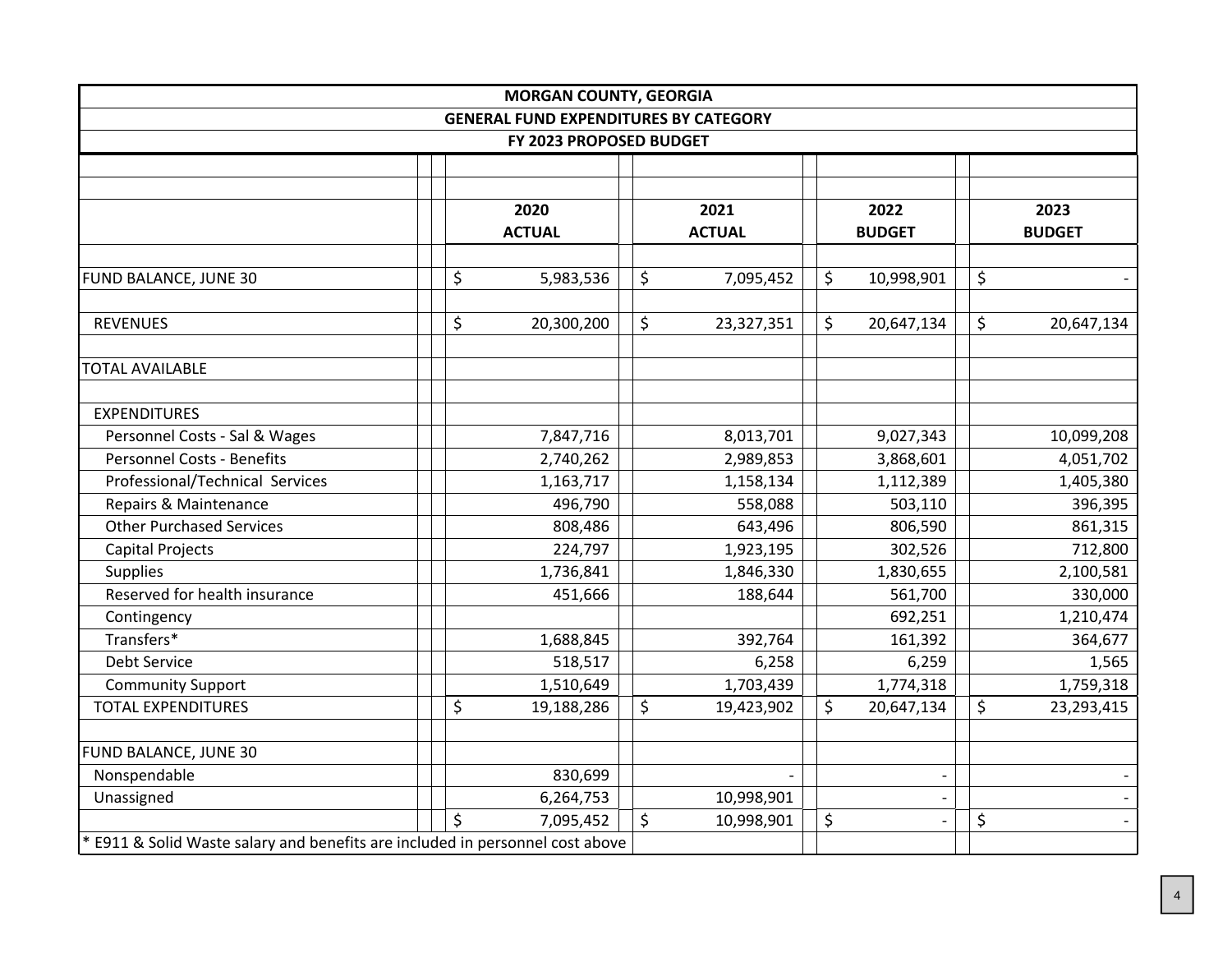| <b>MORGAN COUNTY, GEORGIA</b>          |               |               |            |               |               |  |  |
|----------------------------------------|---------------|---------------|------------|---------------|---------------|--|--|
| <b>GENERAL FUND REVENUES BY SOURCE</b> |               |               |            |               |               |  |  |
| FY 2023 PROPOSED BUDGET                |               |               |            |               |               |  |  |
|                                        |               |               |            |               |               |  |  |
|                                        | 2020          | 2021          | 2022       | 2022          | 2023          |  |  |
|                                        | <b>ACTUAL</b> | <b>ACTUAL</b> | <b>YTD</b> | <b>BUDGET</b> | <b>BUDGET</b> |  |  |
|                                        |               |               |            |               |               |  |  |
|                                        |               |               |            |               |               |  |  |
| <b>TAXES AND ASSESSMENTS</b>           |               |               |            |               |               |  |  |
| Property Tax                           | 10,170,949    | 10,724,778    | 11,198,682 | 10,909,180    | 11,818,305    |  |  |
| Vehicle Use Tax                        | 1,459,431     | 1,671,956     | 1,446,318  | 1,439,000     | 1,639,000     |  |  |
| Sales Tax                              | 3,353,681     | 3,789,681     | 3,422,412  | 3,300,000     | 4,440,000     |  |  |
| <b>Insurance Premium Tax</b>           | 868,515       | 923,050       | 960,683    | 1,000,000     | 1,000,000     |  |  |
| <b>Other Taxes and Fees</b>            | 434,383       | 561,357       | 459,564    | 393,000       | 538,500       |  |  |
| Penalties & Interest                   | 106,801       | 69,147        | 30,151     | 58,500        | 46,000        |  |  |
| TOTAL TAXES AND ASSESSMENTS            | 16,393,760    | 17,739,969    | 17,517,810 | 17,099,680    | 19,481,805    |  |  |
|                                        |               |               |            |               |               |  |  |
|                                        |               |               |            |               |               |  |  |
| <b>LICENSES AND PERMITS</b>            | 362,741       | 398,823       | 405,054    | 354,500       | 474,000       |  |  |
|                                        |               |               |            |               |               |  |  |
| INTERGOVERNMENTAL                      |               |               |            |               |               |  |  |
| Grants                                 | 365,211       | 1,229,365     | 297,364    | 420,814       | 423,660       |  |  |
| <b>JDA</b>                             | 1,156         | 1,044,175     | 3,204      |               |               |  |  |
| <b>Forest Land Protection Act</b>      | 677,629       | 535,206       | 371,345    | 445,440       | 228,000       |  |  |
| TOTAL INTERGOVERNMENTAL                | 1,043,996     | 2,808,746     | 671,913    | 866,254       | 651,660       |  |  |
|                                        |               |               |            |               |               |  |  |
| <b>CHARGES FOR SERVICES</b>            |               |               |            |               |               |  |  |
| <b>Commission on Tax Collection</b>    | 402,757       | 370,962       | 397,725    | 400,000       | 415,000       |  |  |
| <b>Court Fees and Charges</b>          | 265,221       | 307,480       | 258,249    | 264,600       | 298,600       |  |  |
| <b>Public Safety</b>                   | 160,082       | 184,355       | 34,625     | 170,750       | 163,250       |  |  |
| <b>Recreation Program Fees</b>         | 201,742       | 239,684       | 246,520    | 347,000       | 342,500       |  |  |
| <b>Other Fees</b>                      | 139,814       | 137,520       | 185,642    | 146,400       | 194,400       |  |  |
| <b>TOTAL CHARGES FOR SERVICE</b>       | 1,169,616     | 1,240,001     | 1,122,761  | 1,328,750     | 1,413,750     |  |  |
|                                        |               |               |            |               |               |  |  |